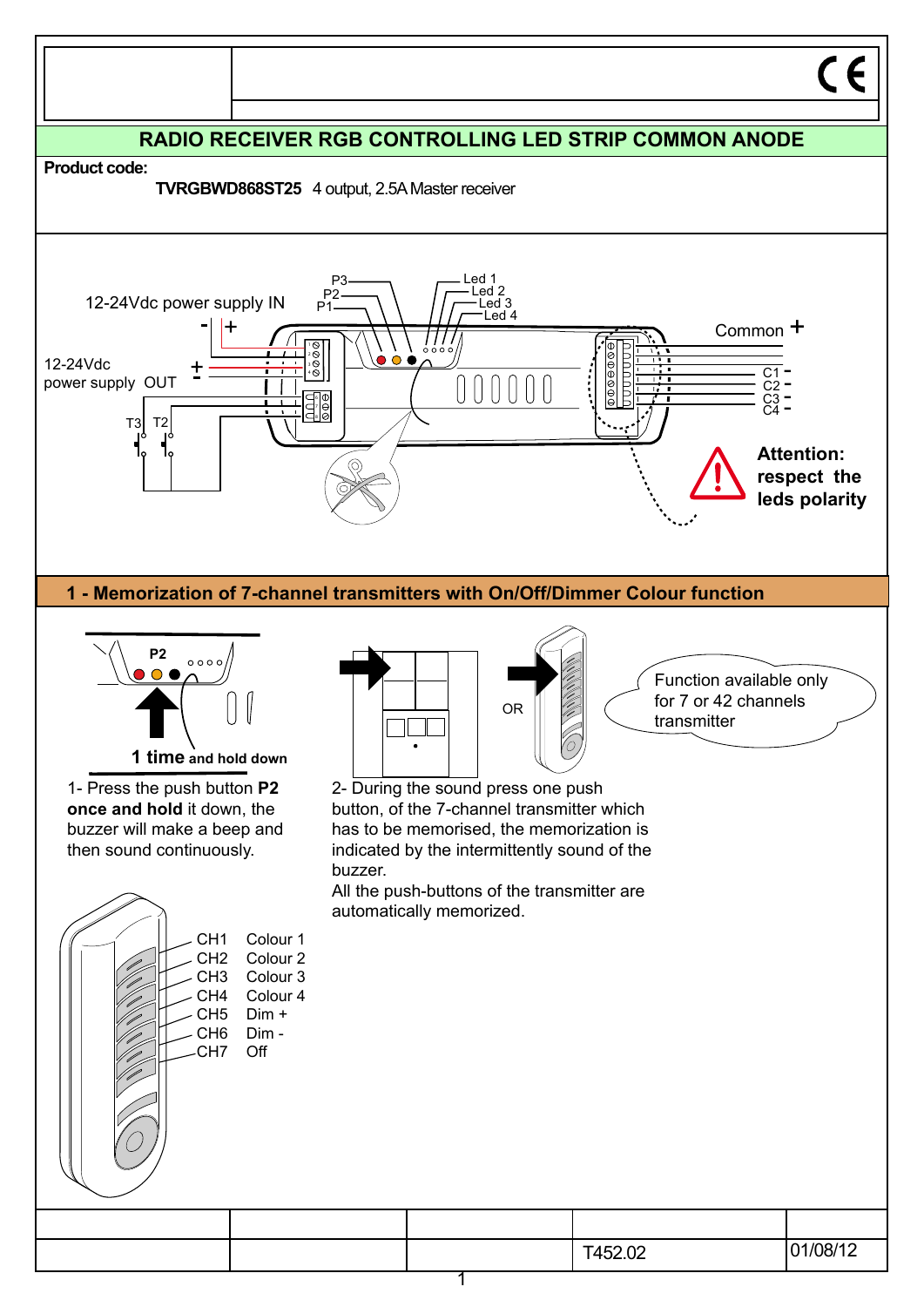## **1.1 - How to change the pre-programmed colours in the 4 push buttons on the transmitter**



**press the button to** 



**button OFF for 10s**

1- Press and hold down the push button of the colour you desire to change. The light turns on the on set value.

2- Press and hold don push button OFF for 10s. The light turns off and on again after 10 seconds to indicate that you've now entered the colour changing mode.

3- In colour changing mode the push buttons of the transmitter have the following functions:

- in the first 4 push buttons (CH 1-2-3-4) with short impulses ( 800ms) the single colour turns on and off; holding it down you increase or decrease the intensity of the single colour.

- CH5 increases the intensity of the displayed colour
- CH6 decreases the intensity of the displayed colour
- CH7 memorizes the modifications and exits the procedure

It is also possible to memorize an OFF value tuning off the colours with the first 4 push buttons of the transmitters.

In colour changing mode, if the push buttons are not held down for more than a minute, the receiver will automatically exit the procedure without saving the modifications.



### **2 - Memorization of one transmitter push-button with On/Off/Dim function**

With short impulses (<800 ms.) turn the light on and off, by holding it pressed increase or decrease the intensity of the colour memorized in the "Colour 1" push-button.



1- Press the push button **P2 two times and hold** it down, the buzzer will make a beep each time and then sound continuously.



2- During the sound press the pushbutton which has to be memorised; the memorization is indicated by the intermittently sound of the buzzer.

Function available for all type of transmitters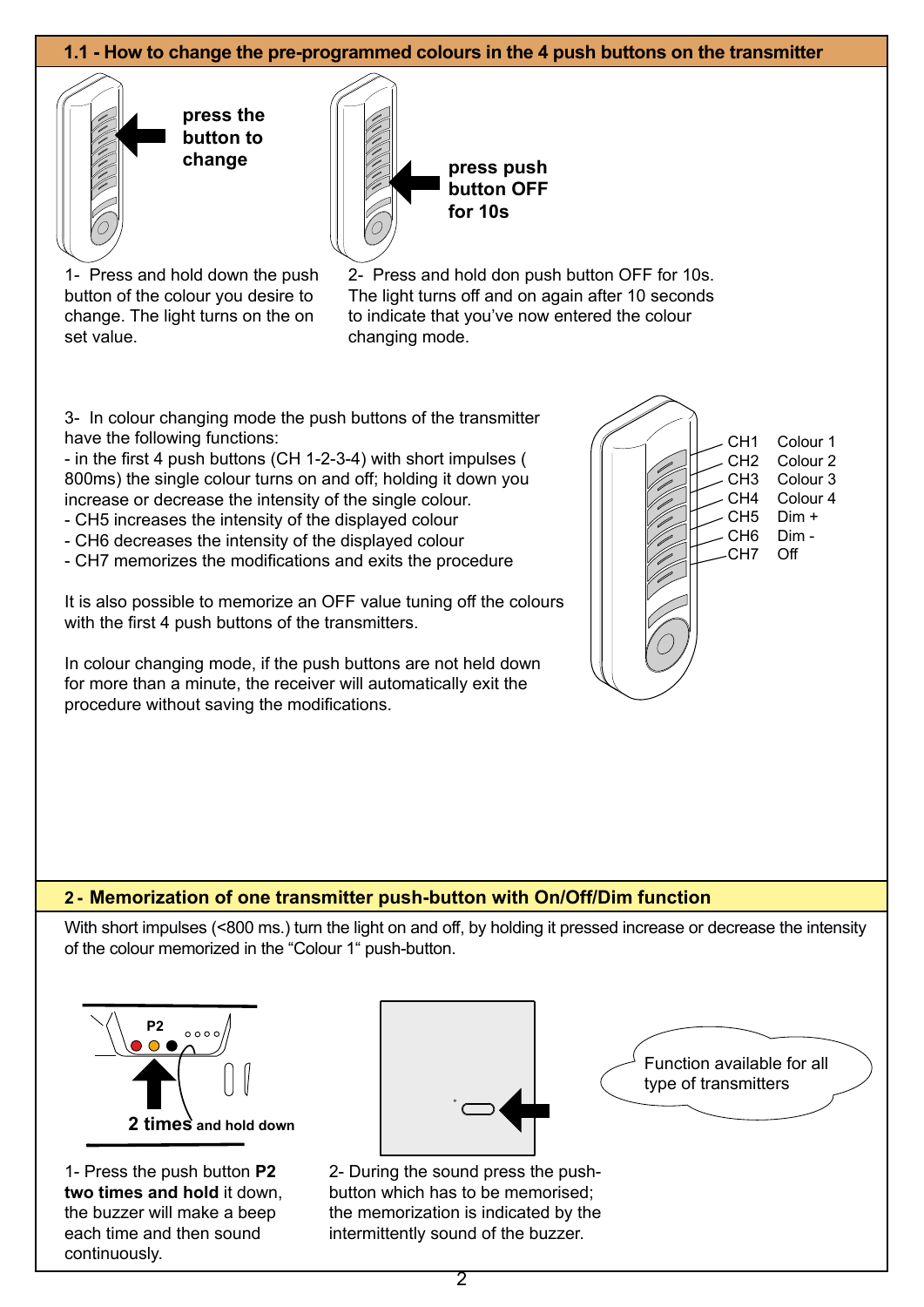# **3 - Memorization of one transmitter push-button with ON function**

The push-button memorised with On function turns on the colour memorized in the "Colour 1" push-button.



1- Press the push button **P2 three times and hold** it down, the buzzer will make a beep each time and then sound continuously.



Function available for all type of transmitters

2- During the sound press the push-button which has to be memorised with ON function; the memorization is indicated by the intermittently sound of the buzzer.

# **4 - Memorization of one transmitter push-button with OFF function**

The push-button memorised with Off function turns off the light.



1- Press the push button **P2 four times and hold** it down, the buzzer will make a beep each time and then sound continuously.

Function available for all type of transmitters

> $CH1: Dim +$ CH2: Dim - CH3: On/Off

2- During the sound press the pushbutton which has to be memorised; the memorization is indicated by the intermittently sound of the buzzer.

# **5 - Memorization of 3 push-button transmitter**

The memorized push buttons have increase, decrease and On/Off function of the light memorized in "Colour 1" push button.







2- During the sound press the pushbutton which has to be memorised; the memorization is indicated by the intermittently sound of the buzzer.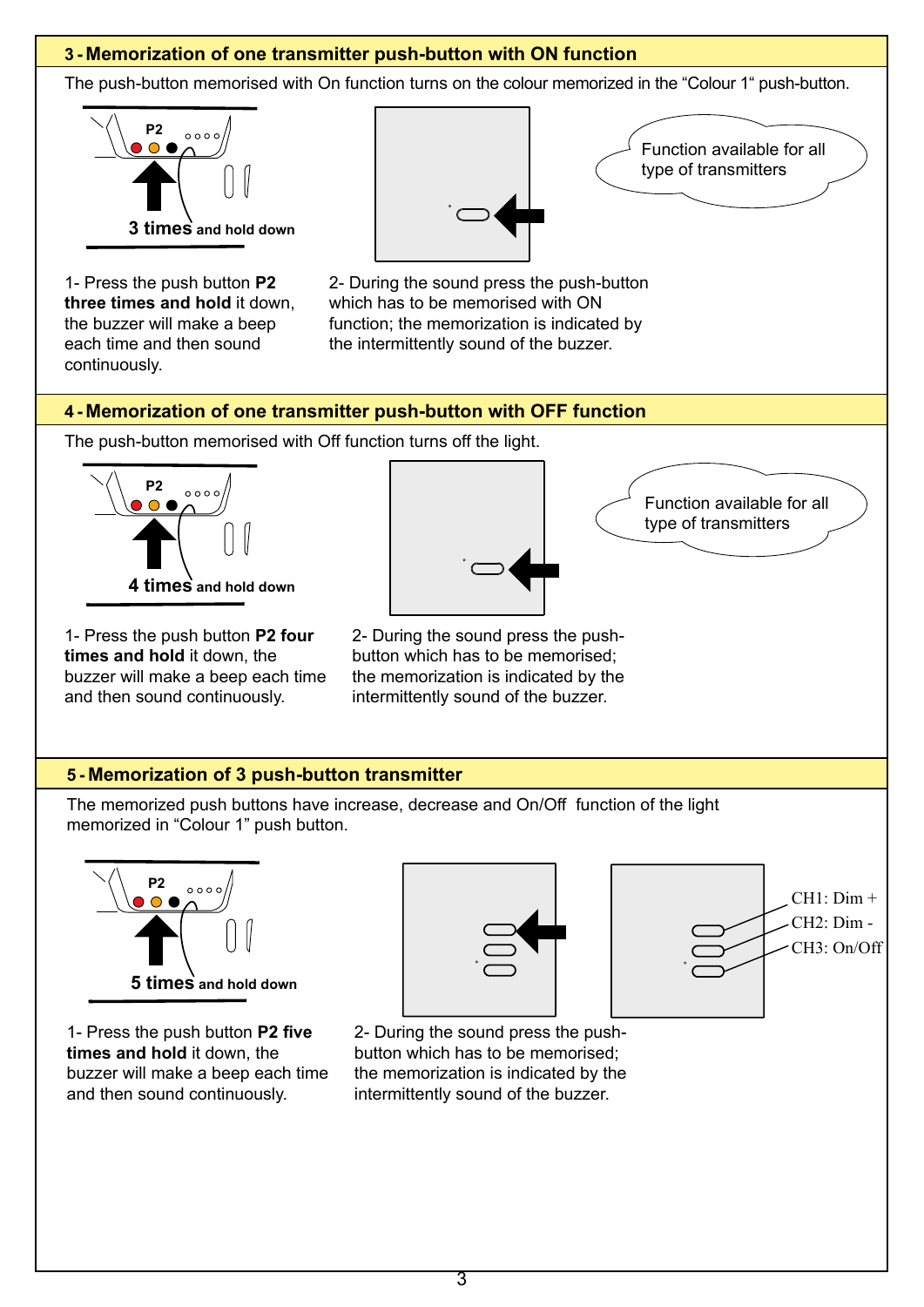#### **6 - To copy a function of transmitter push-button to a new transmitter**



1- Press the button **P3** located inside the **already memorized transmitter**. The enabled receiver sound continuously.



2- Within 5 seconds press a push-button of the **already memorized transmitter** from which the function has to be copied. The buzzer will interrupt the sound for 1 sec., and then carry on for 5 seconds.



3- During the sound press the push-button of the **new transmitter** which has to be memorised; the memorization is indicated by the intermittently sound of the buzzer.

#### **7 - To delete a transmitter**



1- Press the push button **P3 once and hold** it down, the buzzer will make a beep each time and then sound slowly and intermittently.



2- During the sound press the push-button which has to be deleted; the deletion is indicated by the continuously sound of the buzzer.

#### **7.1 - To delete all transmitter**



1- Press the push button **P3 twice and hold** it down, the buzzer will make a beep each time and then sound quickly and intermittently. 2- Hold down the push button for 10 sec., after this 10 sec. the buzzer will sound continuously by indicating that the whole memory has been cancelled.